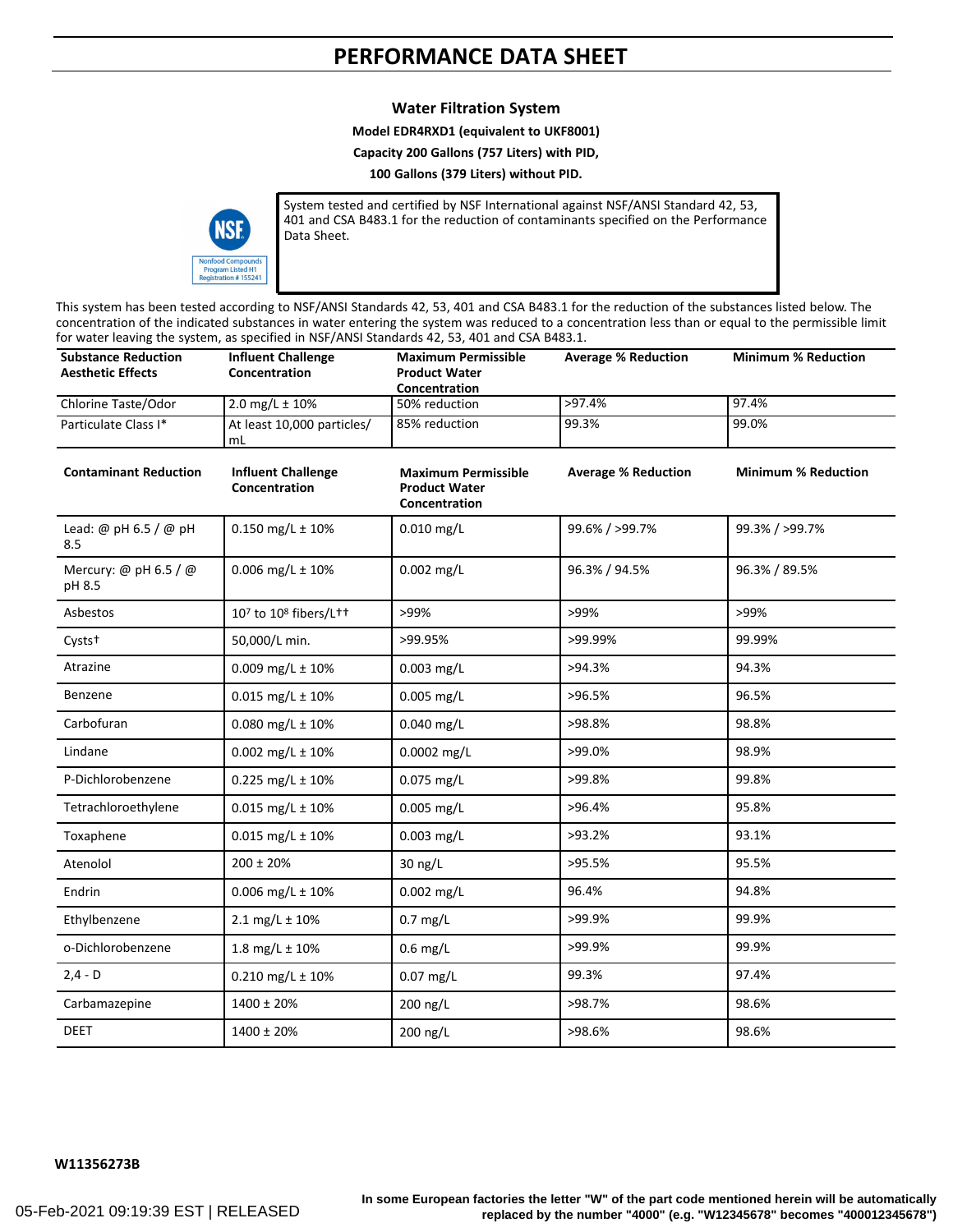| Linuron       | $140 \pm 20\%$  | 20 ng/L     | >96.3% | 96.3% |
|---------------|-----------------|-------------|--------|-------|
| Meprobamate   | $400 \pm 20\%$  | 60 ng/L     | >95.2% | 95.2% |
| Metolachor    | $1400 \pm 20\%$ | 200 ng/L    | >98.7% | 98.7% |
| Trimethoprim  | $140 \pm 20\%$  | 20 ng/L     | >96.6% | 96.5% |
| Bisphenol     | $2000 \pm 20\%$ | 300 ng/L    | >99.1% | 99.1% |
| Estrone       | $140 \pm 20\%$  | 20 ng/L     | >96.6% | 96.4% |
| Nonylphenol   | $1400 \pm 20\%$ | 200 ng/L    | >96.7% | 96.6% |
| Ibuprofen     | $400 \pm 20\%$  | 60 ng/L     | >95.5% | 95.3% |
| Naproxen      | $140 \pm 20\%$  | 20 ng/L     | >96.8% | 96.7% |
| Phenytoin     | $200 \pm 20\%$  | 30 ng/L     | >95.5% | 95.5% |
| Turbidity     | 11 NTU ± 10%    | 0.5 NTU     | 98.8%  | 98.2% |
| Chlorobenzene | $2.0 \pm 10\%$  | $0.1$ mg/ L | >99.9% | 99.9% |

Test Parameters:  $pH = 7.5 \pm 0.5$  unless otherwise noted. Flow = 0.70 gpm (2.65 Lpm). Pressure = 60 psig (413.7 kPa). Temp. = 68°F to 71.6°F (20°C to 22°C). Rated service capacity = 200 gallons (757 liters) with PID, 100 gallons (379 liters) without PID.

The compounds certified under NSF 401 have been deemed as "emerging compounds/incidental contaminants." Emerging compounds/incidental contaminants compounds that have been detected in drinking water supplies at trace levels. While occurring at only trace levels, these compounds can affect the public acceptance/ perception of drinking water quality.

- � For installation, operation, and maintenance instructions please refer to the Owners Manual.
- It is essential that operational, maintenance, and filter replacement requirements be carried out for the product to perform as advertised. Property damage can occur if all instructions are not followed.
- The disposable cartridge must be changed at least every 6 months.
- Use replacement filter UKF8001, Part # EDR4RXD1/EDR4RXD1B. 2018 suggested retail price of \$49.99 U.S.A./\$49.95 Canada. Prices are subject to change without notice.
- The filter monitor system measures the amount of water that passes through the filter and alerts you when it is time to replace the filter. To learn how to check the water filter status, see "Using the Controls" or "Water Filtration System" in the User Instructions or User Guide.
- After changing the water filter, flush the water system. See "Water and Ice Dispensers" or "Water Dispenser" in the User Instructions or User Guide.
- These contaminants are not necessarily in your water supply. While testing was performed under standard laboratory conditions, actual performance may vary.
- The product is for cold water use only.
- The water system must be installed in compliance with state and local laws and regulations.
- � Do not use with water that is microbiologically unsafe or of unknown quality without adequate disinfection before or after the system. Systems certified for cyst reduction may be used on disinfected waters that may contain filterable cysts. EPA Est. No. 69625-CT-001
- Refer to the "Warranty" for the Manufacturer's limited warranty, name and telephone number.

| <b>Application Guidelines/Water Supply Parameters</b> |                                                 |  |  |
|-------------------------------------------------------|-------------------------------------------------|--|--|
| Water Supply                                          | Potable City or Well                            |  |  |
| <b>Water Pressure</b>                                 | 30 psi - 120 psi (207 kPa - 827<br>kPa)         |  |  |
| <b>Water Temperature</b>                              | 33°F - 100°F (0.6°C - 37.8°C                    |  |  |
| Service Flow Rate                                     | 0.70 GPM (2.65 L/min.) @ 60 psi.<br>(413.7 kPa) |  |  |

Your water filtration system will withstand up to 120 pounds per square inch (psi) water pressure. If your water supply is higher than 80 psi, install a pressure reducing valve before installing the water filtration system.



\*Class I particle size: >0.5 to 1 um

†Based on the use of Cryptosporidium parvum oocysts

††Fibers greater than 10 um in length

05-Feb-2021 09:19:39 EST | RELEASED

®NSF is a registered trademark of NSF International.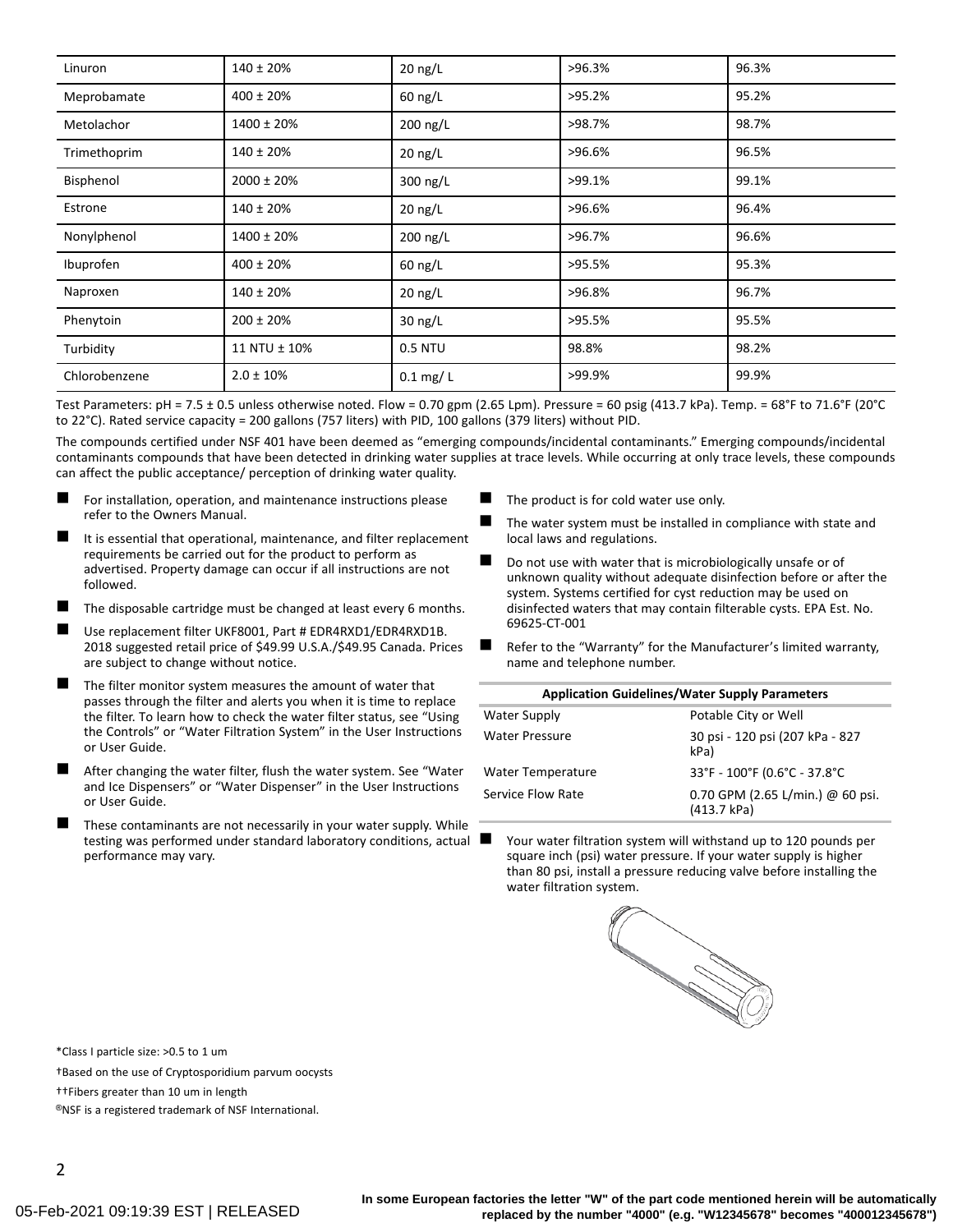# **FICHE DE DONNÉES DE PERFORMANCE**

# **Système de filtration de l'eau**

### **Modèle EDR4RXD1 (équivalent à UKF8001)**

#### **Capacité de 200 gal. (757 L) avec indicateur PID.**

#### **100 gallons (379 litres) sans PID.**



Système testé et homologué par NSF International en vertu des normes NSF/ANSI 42, 53 et 401, ainsi que CSA B483.1 pour la réduction de contaminants spécifiés sur la fiche de données de performance.

Ce système a été testé selon les normes NSF/ANSI 42, 53, 401 et CSA B483.1 pour la réduction des substances énumérées ci-dessous. La concentration des substances indiquées dans l'eau entrant dans le système a été réduite à une concentration inférieure ou égale à la limite permissible pour l'eau qui quitte le système, comme spécifié par les normes ANSI/NSF 42, 53 et 401, ainsi que CSA B483.1.

| <b>Réduction concentration</b><br>produits de désinfection | Concentration dans l'eau à Limite permise de<br>traiter | concentration du produit<br>dans l'eau                      | Réduction de<br>concentration % moy.        | % de réd. minimale |
|------------------------------------------------------------|---------------------------------------------------------|-------------------------------------------------------------|---------------------------------------------|--------------------|
| Chlore goût/odeur                                          | $2,0$ mg/L ± 10 %                                       | Réduction de 50 %                                           | > 97,4%                                     | 97,4%              |
| Particules (classe I*)                                     | Au moins<br>10 000 particules/mL                        | Réduction de 85 %                                           | 99,3%                                       | 99,0%              |
| <b>Réduction des</b><br>contaminants                       | <b>Concentration dans l'eau</b><br>à traiter            | Limite permise de<br>concentration du produit<br>dans l'eau | <b>Réduction de</b><br>concentration % moy. | % de réd. minimale |
| Plomb : à pH 6,5/ à pH 8,5                                 | 0,150 mg/L $\pm$ 10 %                                   | 0,010 mg/L                                                  | 99,6 %/> 99,7 %                             | 99,3 %/> 99,7 %    |
| Mercure : à pH 6,5 /à<br>pH 8,5                            | 0,006 mg/L $\pm$ 10 %                                   | 0,002 mg/L                                                  | 96,3 %/94,5 %                               | 96,3 %/89,5 %      |
| Amiante                                                    | 107 à 108 fibres/L++                                    | > 99%                                                       | >99%                                        | > 99%              |
| Kystes†                                                    | 50 000/L min.                                           | >99,95%                                                     | >99,99%                                     | 99,99 %            |
| Atrazine                                                   | 0,009 mg/L $\pm$ 10 %                                   | 0,003 mg/L                                                  | > 94,3%                                     | 94,3%              |
| Benzène                                                    | 0,015 mg/L $\pm$ 10 %                                   | $0,005$ mg/L                                                | > 96,5%                                     | 96,5%              |
| Carbofurane                                                | 0,080 mg/L $\pm$ 10 %                                   | 0,040 mg/L                                                  | > 98,8%                                     | 98,8%              |
| Lindane                                                    | 0,002 mg/L $\pm$ 10 %                                   | 0,000 2 mg/L                                                | >99.0%                                      | 98,9%              |
| P-dichlorobenzène                                          | 0,225 mg/L $\pm$ 10 %                                   | 0,075 mg/L                                                  | > 99,8%                                     | 99,8%              |
| Tétrachloroéthène                                          | 0,015 mg/L $\pm$ 10 %                                   | $0,005$ mg/L                                                | > 96,4%                                     | 95,8%              |
| Toxaphène                                                  | 0,015 mg/L $\pm$ 10 %                                   | 0,003 mg/L                                                  | > 93,2%                                     | 93,1%              |
| Aténolol                                                   | $200 \pm 20 \%$                                         | 30 ng/L                                                     | > 95,5%                                     | 95,5%              |
| Endrin                                                     | 0,006 mg/L $\pm$ 10 %                                   | 0,002 mg/L                                                  | 96,4%                                       | 94,8%              |
| Éthylbenzène                                               | $2,1$ mg/L $\pm$ 10 %                                   | $0,7$ mg/L                                                  | > 99.9%                                     | 99,9 %             |
| O-dichlorobenzène                                          | 1,8 mg/L ± 10 %                                         | $0,6$ mg/L                                                  | >99.9%                                      | 99,9%              |
| $2,4 - D$                                                  | 0,210 mg/L $\pm$ 10 %                                   | 0,07 mg/L                                                   | 99,3%                                       | 97,4 %             |
| Carbamazépine                                              | $1400 \pm 20 %$                                         | 200 ng/L                                                    | > 98,7%                                     | 98,6%              |
| Diéthyltoluamide                                           | $1400 \pm 20$ %                                         | $200$ ng/L                                                  | >98,6%                                      | 98,6%              |
| Linuron                                                    | 140 ± 20 %                                              | 20 ng/L                                                     | > 96,3%                                     | 96,3%              |
| Méprobamate                                                | $400 \pm 20$ %                                          | 60 ng/L                                                     | > 95.2%                                     | 95,2%              |
| Métolachlore                                               | $1400 \pm 20 %$                                         | 200 ng/L                                                    | > 98,7%                                     | 98,7%              |
| Triméthoprime                                              | $140 \pm 20$ %                                          | 20 ng/L                                                     | > 96,6%                                     | 96,5%              |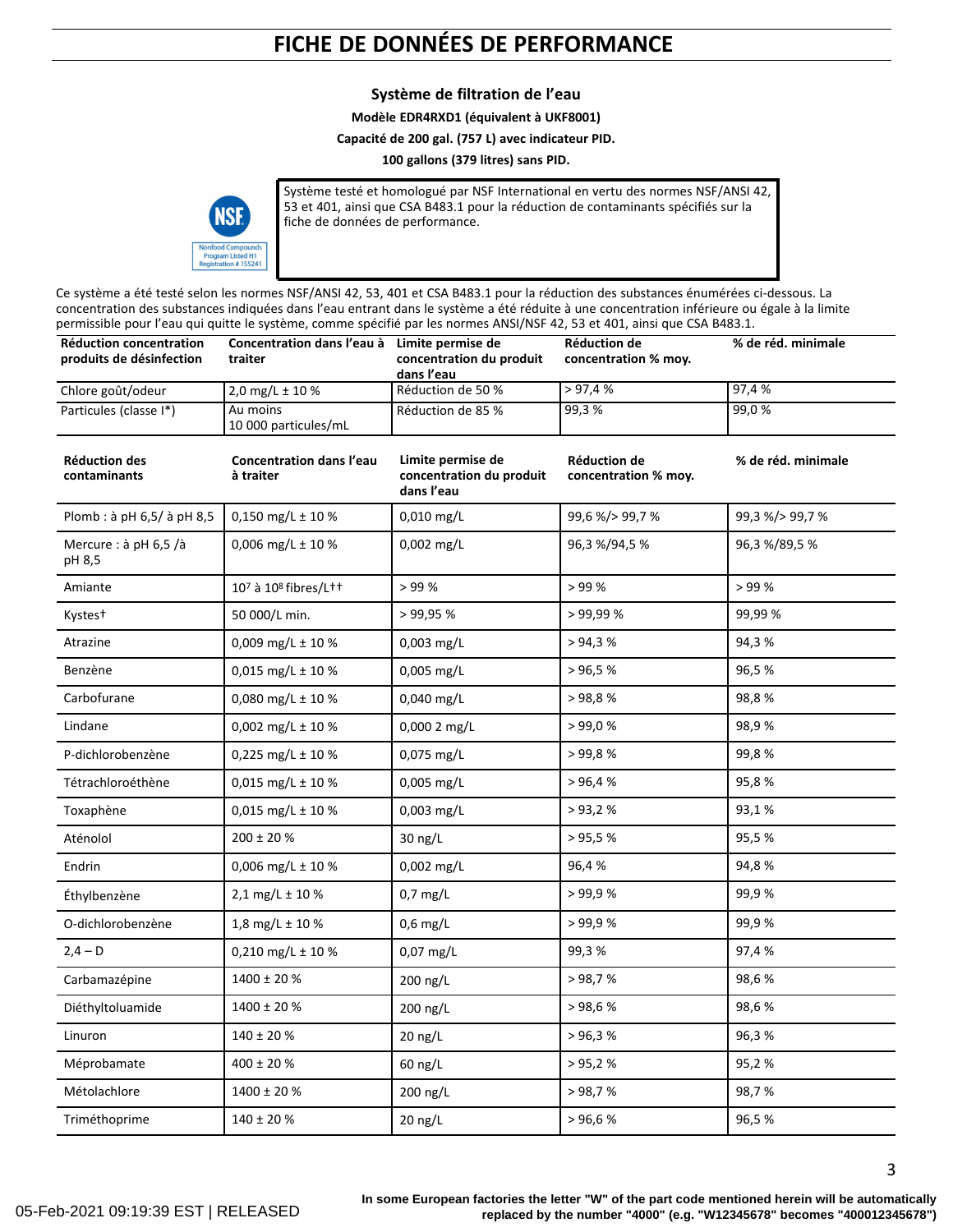| Bisphénol A   | $2000 \pm 20 \%$ | $300$ ng/L | >99.1%   | 99,1% |
|---------------|------------------|------------|----------|-------|
| Estrone       | $140 \pm 20$ %   | $20$ ng/L  | >96.6%   | 96,4% |
| Nonylphénol   | $1400 \pm 20 %$  | $200$ ng/L | > 96.7 % | 96,6% |
| Ibuprofène    | $400 \pm 20 \%$  | $60$ ng/L  | > 95.5 % | 95,3% |
| Naproxène     | $140 \pm 20$ %   | $20$ ng/L  | >96.8%   | 96,7% |
| Phénytoïne    | $200 \pm 20 \%$  | $30$ ng/L  | > 95.5 % | 95,5% |
| Turbidité     | 11 NTU ± 10 %    | 0.5 NTU    | 98,8%    | 98,2% |
| Chlorobenzène | $2.0 \pm 10 \%$  | $0,1$ mg/L | > 99,9%  | 99,9% |

Paramètres de tests : pH = 7,5 ± 0,5 à moins d'indications contraires. Débit = 0,70 gpm (2,65 Lpm). Pression = 60 lb/po<sup>2</sup> (413,7 kPa). Température = 68 °F à 71,6 °F (20 °C à 22 °C). Capacité de service nominale = 200 gal. (757 L) avec indicateur PID, 100 gal. (379 L) sans indicateur PID.

Les composés certifiés en vertu de la norme NSF 401 sont considérés comme appartenant à la catégorie des « composés émergents/contaminants secondaires ». Les composés émergents/contaminants secondaires ont été détectés à de faibles concentrations dans des sources d'approvisionnement en eau potable. Même s'ils n'apparaissent qu'à de faibles concentrations, ces composés peuvent influencer la perception et le niveau d'acceptation de la qualité de l'eau de consommation par le public.

- � Pour obtenir les instructions d'installation, d'utilisation et d'entretien, consulter le manuel d'utilisation.
- Il est essentiel que les exigences de fonctionnement, d'entretien et de remplacement de filtre soient respectées pour que ce produit donne le rendement annoncé. Des dommages à la propriété peuvent se produire lorsque les instructions ne sont pas toutes respectées.
- La cartouche jetable doit être changée au moins tous les 6 mois.
- � Utiliser le filtre de remplacement UKF8001, numéro de pièce EDR4RXD1/EDR4RXD1B. Prix suggéré au détail en 2018 de 49,99 USD/49,95 CAD. Les prix sont indiqués sous réserve de modification.
- Le système de contrôle du filtre mesure la quantité d'eau qui passe par le filtre et indique quand remplacer le filtre. Pour savoir comment vérifier l'état du filtre, consulter « Utiliser les commandes » ou « Système de filtration d'eau » dans les instructions d'utilisation ou le guide d'utilisation.
- � Après avoir remplacé le filtre à eau, purger le système d'eau. Voir les sections « Distributeur d'eau et de glaçons » ou « Distributeur d'eau » dans les instructions d'utilisation ou le guide d'utilisation.
- Ces contaminants ne sont pas nécessairement présents dans l'approvisionnement d'eau. Même si le test a été effectué dans des conditions de laboratoires standard, le rendement réel peut varier.
- Le produit doit être utilisé pour l'eau froide seulement.
- Le circuit d'eau doit être installé conformément aux lois et règlements locaux et à ceux de la province concernée.
- � Ne pas utiliser ce produit pour filtrer une eau microbiologiquement polluée ou de qualité inconnue en l'absence d'un dispositif de désinfection adéquat en amont ou en aval du système. Les systèmes certifiés pour la réduction des kystes peuvent être utilisés pour une eau désinfectée susceptible de contenir des kystes filtrables. Étab. EPA no 69625-CT-001
- � Consulter la « Garantie » pour obtenir le nom et le numéro de téléphone du fabricant, ainsi que les renseignements sur la garantie limitée.

| Directives d'application/paramètres d'approvisionnement en eau |                                                  |  |
|----------------------------------------------------------------|--------------------------------------------------|--|
| Source d'eau                                                   | Puits ou collectivité                            |  |
| Pression d'eau                                                 | 207 à 827 kPa (30 à 120 lb/po2)                  |  |
| Température de l'eau                                           | 33 °F - 100 °F (0,6 °C - 37,8 °C)                |  |
| Débit nominal                                                  | 2,65 L/min (0,70 gpm) à 413,7 kPa<br>(60 lb/po2) |  |

Le système de filtration d'eau peut prendre en charge une pression d'eau pouvant atteindre 120 livres par pouce carré (lb/po2). Si l'alimentation en eau est supérieure à 80 lb/po2, installer un détendeur avant d'installer le système de filtration d'eau.



\*Classe I – taille des particules : >0,5 à 1 um

†Sur la base de la filtration de kystes de Cryptosporidium parvum

†† Filtres de longueur supérieure à 10 um

®NSF est une marque déposée de NSF International.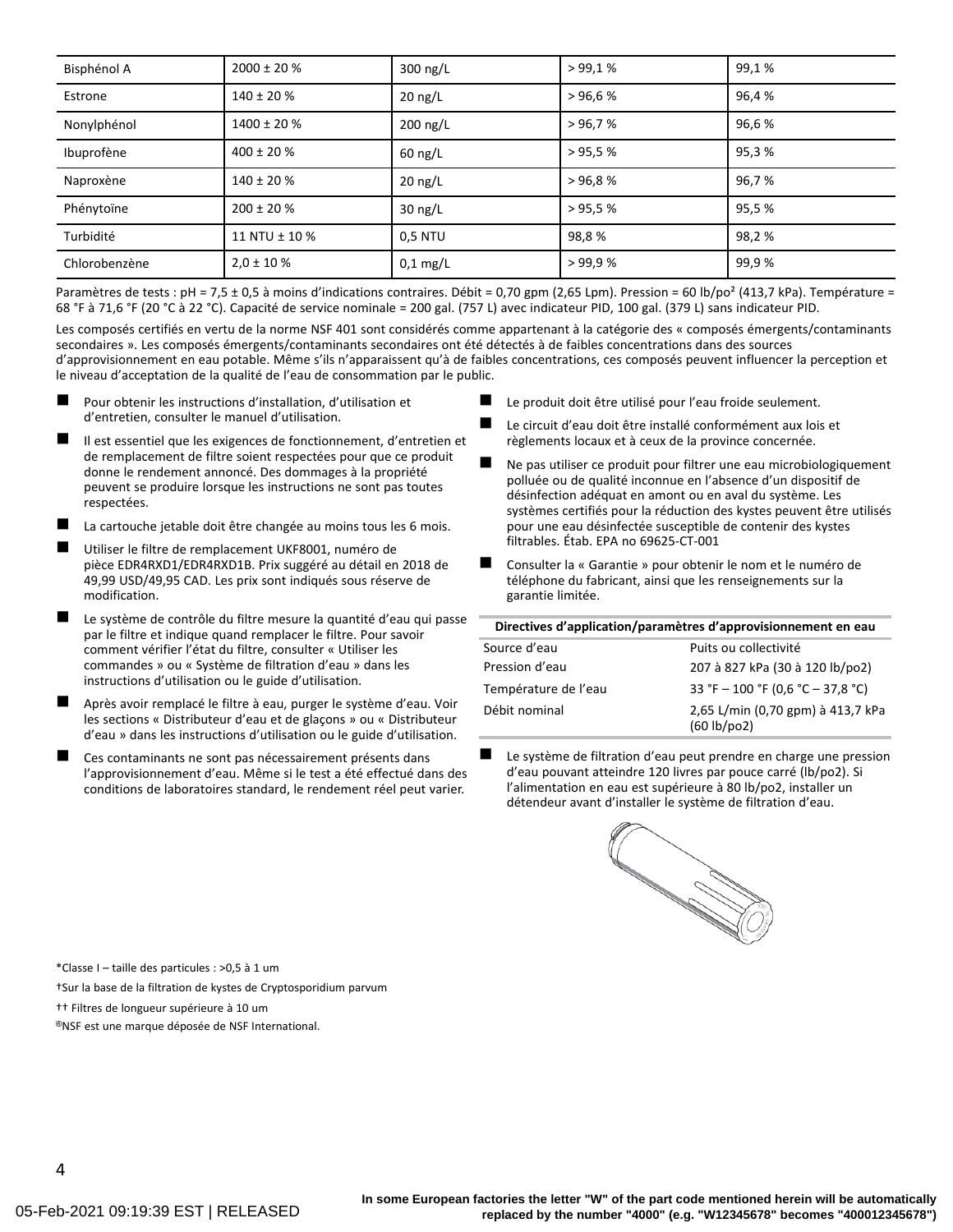# **HOJA DE DATOS DE RENDIMIENTO**

## **Sistema de filtración de agua**

## **Modelo EDR4RXD1 (equivalente a UKF8001)**

#### **Capacidad: 200 galones (757 litros) con PID,**

### **100 galones (379 litros) sin PID.**



Sistema probado y certificado por NSF International, según las normas NSF/ANSI 42, 53 y 401 y CSA B483.1 para la reducción de los contaminantes especificados en la Hoja de datos de rendimiento.

Este sistema ha sido probado según las normas NSF/ANSI 42, 53, 401 y CSA B483.1 para la reducción de las sustancias enumeradas a continuación. La concentración de las sustancias indicadas en el agua que ingresa al sistema se redujo a una concentración inferior o igual al límite permitido para el agua que sale del sistema, tal como se especifica en las normas NSF/ANSI 42, 53 y 401 y CSA B483.1.

| Efectos estéticos de la<br>reducción de sustancias | Concentración en el agua a Concentración de nivel<br>tratar | máximo permisible de<br>agua en el producto                           | % promedio de reducción | % mínimo de reducción |
|----------------------------------------------------|-------------------------------------------------------------|-----------------------------------------------------------------------|-------------------------|-----------------------|
| Sabor/olor a cloro                                 | 2,0 mg/l ± 10 %                                             | Reducción del 50 %                                                    | >97,4%                  | 97,4%                 |
| Clase de partículas I*                             | Por lo menos<br>10 000 partículas/ml                        | Reducción del 85%                                                     | 99,3%                   | 99,0%                 |
| Reducción de<br>contaminantes                      | Concentración en el agua<br>a tratar                        | Concentración de nivel<br>máximo permisible de<br>agua en el producto | % promedio de reducción | % mínimo de reducción |
| Plomo: @ pH 6,5 / @ pH<br>8,5                      | 0,150 mg/l $\pm$ 10 %                                       | $0,010$ mg/l                                                          | 99,6 %/>99,7 %          | 99,3%/>99,7%          |
| Mercurio: a pH 6,5 /a pH<br>8,5                    | 0,006 mg/l $\pm$ 10 %                                       | 0,002 mg/l ±                                                          | 96,3 % / 94,5 %         | 96,3 % / 89,5 %       |
| Asbesto                                            | 107 a 108 fibras/L++                                        | >99 %                                                                 | >99 %                   | >99 %                 |
| Quistes <sup>+</sup>                               | 50 000/l min.                                               | >99,95 %                                                              | >99,99 %                | 99,99 %               |
| Atrazina                                           | 0,009 mg/l $\pm$ 10%                                        | $0,003$ mg/l                                                          | >94,3%                  | 94,3%                 |
| Benceno                                            | 0,015 mg/l $\pm$ 10 %                                       | $0,005$ mg/l                                                          | >96,5%                  | 96,5%                 |
| Carbofurano                                        | 0,080 mg/l $\pm$ 10 %                                       | 0,040 mg/l                                                            | >98,8%                  | 98,8%                 |
| Lindano                                            | 0,002 mg/l ± 10 %                                           | 0,0002 mg/l                                                           | >99,0 %                 | 98,9%                 |
| P-Diclorobenceno                                   | $0,225$ mg/l ± 10%                                          | 0,075 mg/l                                                            | >99,8%                  | 99,8%                 |
| Tetracloroetileno                                  | 0,015 mg/l $\pm$ 10 %                                       | $0,005$ mg/l                                                          | >96,4%                  | 95,8%                 |
| Toxafeno                                           | 0,015 mg/l ± 10 %                                           | $0,003$ mg/l                                                          | >93,2%                  | 93,1%                 |
| Atenolol                                           | $200 \pm 20 \%$                                             | 30 ng/l                                                               | >95,5%                  | 95,5%                 |
| Endrina                                            | 0,006 mg/l $\pm$ 10 %                                       | 0,002 mg/l ±                                                          | 96,4%                   | 94.8%                 |
| Etilbenceno                                        | $2,1$ mg/l $\pm$ 10 %                                       | $0,7$ mg/l                                                            | >99,9%                  | 99,9%                 |
| o-Diclorobenceno                                   | 1,8 mg/l $\pm$ 10 %                                         | $0,6$ mg/l                                                            | >99,9%                  | 99,9%                 |
| $2,4 - D$                                          | 0,210 mg/l $\pm$ 10 %                                       | 0,07 mg/l                                                             | 99,3%                   | 97,4%                 |
| Carbamazepina                                      | $1400 \pm 20 %$                                             | 200 ng/l                                                              | >98,7%                  | 98,6%                 |
| DEET                                               | $1400 \pm 20$ %                                             | 200 ng/l                                                              | >98,6 %                 | 98,6%                 |
| Linurón                                            | 140 ± 20 %                                                  | 20 ng/l                                                               | >96,3%                  | 96,3%                 |
| Meprobamato                                        | $400 \pm 20 \%$                                             | 60 ng/l                                                               | >95,2%                  | 95,2%                 |
| Metolaclor                                         | 1400 ± 20 %                                                 | 200 ng/l                                                              | >98,7%                  | 98,7%                 |
| Trimetoprima                                       | 140 ± 20 %                                                  | 20 ng/l                                                               | >96,6%                  | 96,5%                 |